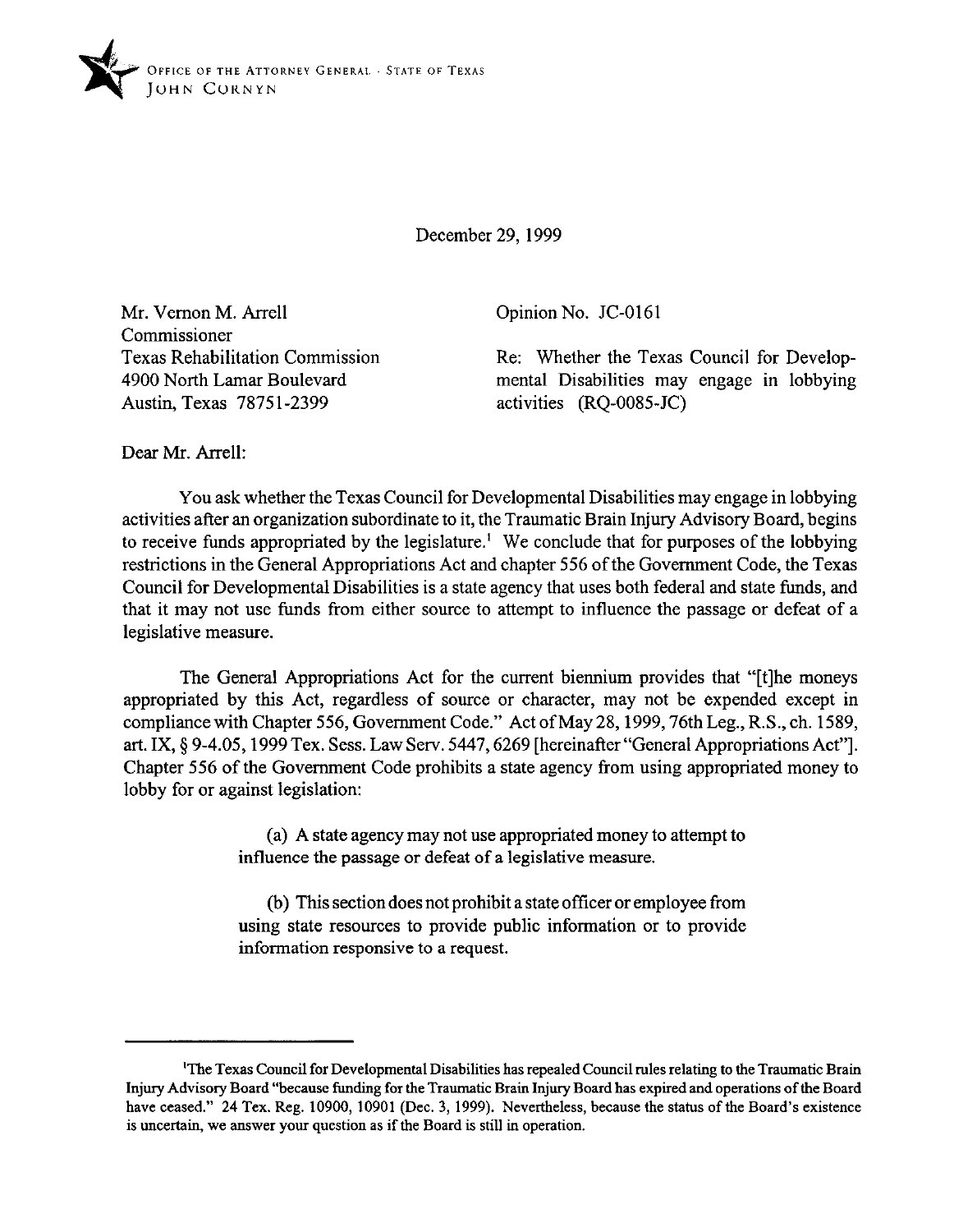TEX. GOV'T CODE ANN. § 556.006 (Vernon Supp. 2000). If the Texas Council for Developmental Disabilities is a state agency that uses appropriated money, regardless of source or character, it may not use that money to influence the passage or defeat of a legislative measure.

A "state agency" for purposes of chapter 556 includes "a department, commission, board, office, or other agency in the executive branch of state government, created under the constitution or a statute, with statewide authority." *Id.* "Appropriated money" means "money appropriated by the legislature through the General Appropriations Act or other law." *Id.* We must determine whether the Council is a "state agency" and whether it uses "appropriated money."

The Texas Council for Developmental Disabilities ("the Council") was established by Texas law for the purpose of receiving federal funds to assist individuals with developmental disabilities. The federal Developmental Disabilities Assistance and Bill of Rights Act of 1996, and its predecessors, sets up a program for providing funds to states to assist individuals with developmental disabilities. See 42 U.S.C. 5 6000 (1994). A state that wishes to receive federal funds must establish a state developmental disabilities council. *Id.* §§ 6022(c)(1), 6024(a). The mission of a state council is "to promote, through systemic change, capacity building, and advocacy activities  $\ldots$  the development of... services, supports, and other assistance designed to achieve independence, productivity, and integration and inclusion into the community for individuals with developmental disabilities." *Id.* § 6021. In particular, a council is authorized to undertake such activities as community outreach, training, public education, disabilities prevention, and a number of other activities set out by the federal law. *Id.* 5 6024(c)(4)(A)-(K). In Texas, the Texas Council for Developmental Disabilities is the entity that has been established to implement the purposes of the federal act. See TEX. HUM. RES. CODE ANN. § 112.011 (Vernon 2000). State law confers powers and duties upon the Council in addition to its responsibilities under federal law. *Id. 5* 122.020.

The Traumatic Brain Injury Advisory Board ("TBI Advisory Board") is another entity created to take advantage of federal funds for the purpose of assisting persons with disabilities. The federal Traumatic Brain Injury Act of 1996 authorizes the United States Department of Health and Human Services to make grants to states for the purpose of improving access to health and other services for victims of traumatic brain injury. See 42 U.S.C. § 300d-52(a) (Supp. II 1994). To receive a federal grant, a state must establish an advisory board within the state health department or within another state agency as determined by the governor. *Id.* § 300d-52(b)(1). The advisory board must, among other things, make recommendations to the state on ways to improve services coordination regarding traumatic brain injury. *Id.* 5 300d-52(b)(2). Governor Bush appointed the Council as the lead agency charged with coordinating the planning and development efforts of the state advisory board with the goal of obtaining a federal grant. See Letter from Honorable George W. Bush, Governor, State of Texas, to Ms. Jan Newsom, Chair, Texas Planning Council for Developmental Disabilities (Feb. 6, 1997) (on file with Opinion Committee). After the grant was awarded, the TBI Advisory Board was established in Texas to fulfill the purposes of the federal law. See 22 Tex. Reg. 9187, 9188 (Sept. 12, 1997), *repealed by 24 Tex.* Reg. 10900, 10901 (Dec. 3, 1999).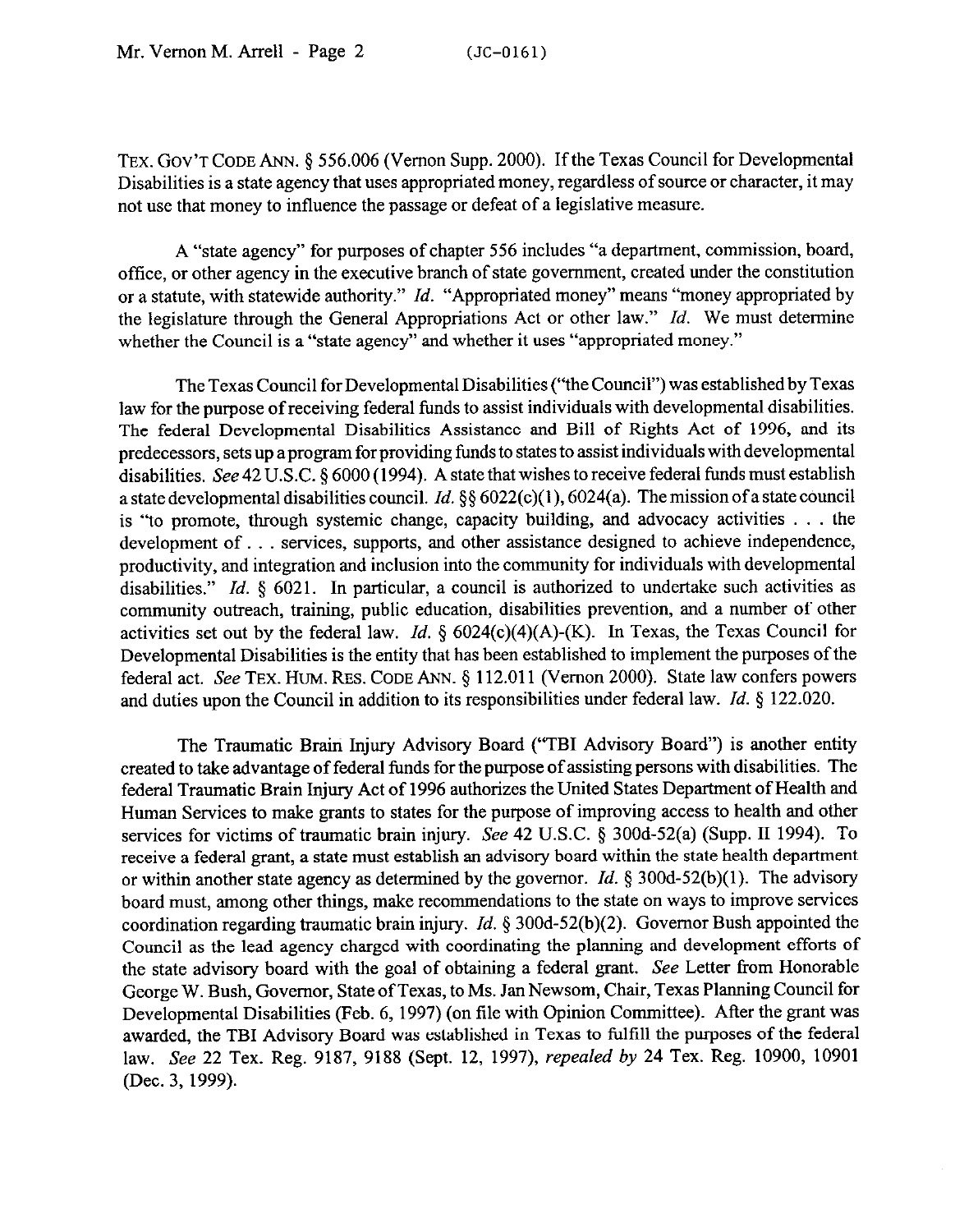While the Council acts as the administrative supporter of the TBI Advisory Board, the Council itself receives administrative support and fiscal management services from the Texas Rehabilitation Commission for its activities with respect to individuals with developmental disabilities. The federal Developmental Disabilities Assistance and Bill of Rights Act of 1996 requires a state that establishes a developmental disabilities council and receives federal funds under the Act to designate a state agency "that shall, on behalf of the State, provide support to the Council." 42 U.S.C. § 6024(d)( 1) (1994). The Texas Rehabilitation Commission was appointed by Governor Clements in 1983 to serve as what was then called the "administering agency" for the Council. See HOUSE RESEARCH ORG., BILL ANALYSIS, Tex. H.B. 1610, 76th Leg., R.S. 2 (Apr. 6, 1999). A 1994 amendment to the federal law allows a state to appoint a council itselfas the designated state agency, see 42 U.S.C.  $\S 6024(d)(1)$  (1994), although Texas has chosen to have the Rehabilitation Commission continue to serve that role. Among other duties, the designated agency shall provide "support services" as requested by and negotiated with the Council, "receive, account for, and disperse funds" received under the Act, and "provide for such fiscal control and fund accounting procedures as may be necessary to assure the proper disbursement of, and accounting for, funds paid to the State" under the Act. *Id.*  $\&$  6024(d)(3); see TEX. HUM. RES. CODE ANN. \$9 112.001(2), ,018 (Vernon Supp. 2000).

We conclude that the Texas Council for Developmental Disabilities is a state agency for purposes of chapter 556 of the Government Code. A "state agency" for purposes of chapter 556 includes "a department, commission, board, office, or other agency in the executive branch of state government, created under the constitution or a statute, with statewide authority." TEX. GOV'TCODE ANN.  $\delta$  556.001 (Vernon Supp. 2000). The Council was created by statute. See TEX. HUM. RES. CODE ANN. 5 112.011 (Vernon Supp. 2000). Its members are appointed by the governor, *id.*  § 112.012, and they must be trained on the requirements of the state open meetings law, public information law, administrative procedures law, conflict of interest law, and other laws relating to public officials, *id.* 5 112.0163(b). The Council is subject to the Texas Sunset Act. *Id. 5* 112.023. It has rulemaking authority, *id.* 5 112.020(b), and statewide authority to advocate on behalf of persons with developmental disabilities and to perform other duties imposed by state and federal law, *id.* § 112.019. These factors have supported findings by courts and this office that an entity is a state agency. See, e.g., American Home Assurance v. Texas Dep't of Ins., 907 S.W.2d 90, 95 (Tex. App.-Austin 1995, writ denied); Tex. Att'y Gen. Op. No. H-l 116 (1978) at 1.

The Texas Ethics Commission determined in 1992 that the Council was not a "state agency" for purposes of former article 6252-9b of the Texas Civil Practices and Remedies Code, now codified in chapter 572 of the Government Code, which requires state officers to file personal financial statements with the Ethics Commission. See Tex. Ethics Comm'n Op. No. 26 (1992); TEX. **C&VT CODE** ANN. \$5 572.002, .021 (Vernon 1994 & Supp. 1999). Chapter 572 defines "state agency" to include "a department, commission, board, office, or other agency that . . . is in the executive branch of state government; has authority that is not limited to a geographical portion of the state; and was created by the Texas Constitution or a statute of this state." *Id.* § 572.002(10) (Vernon Supp. 2000). The ethics opinion reasons that because the definition requires an entity to wield actual "authority," an entity that does not wield actual authority is not a "state agency" for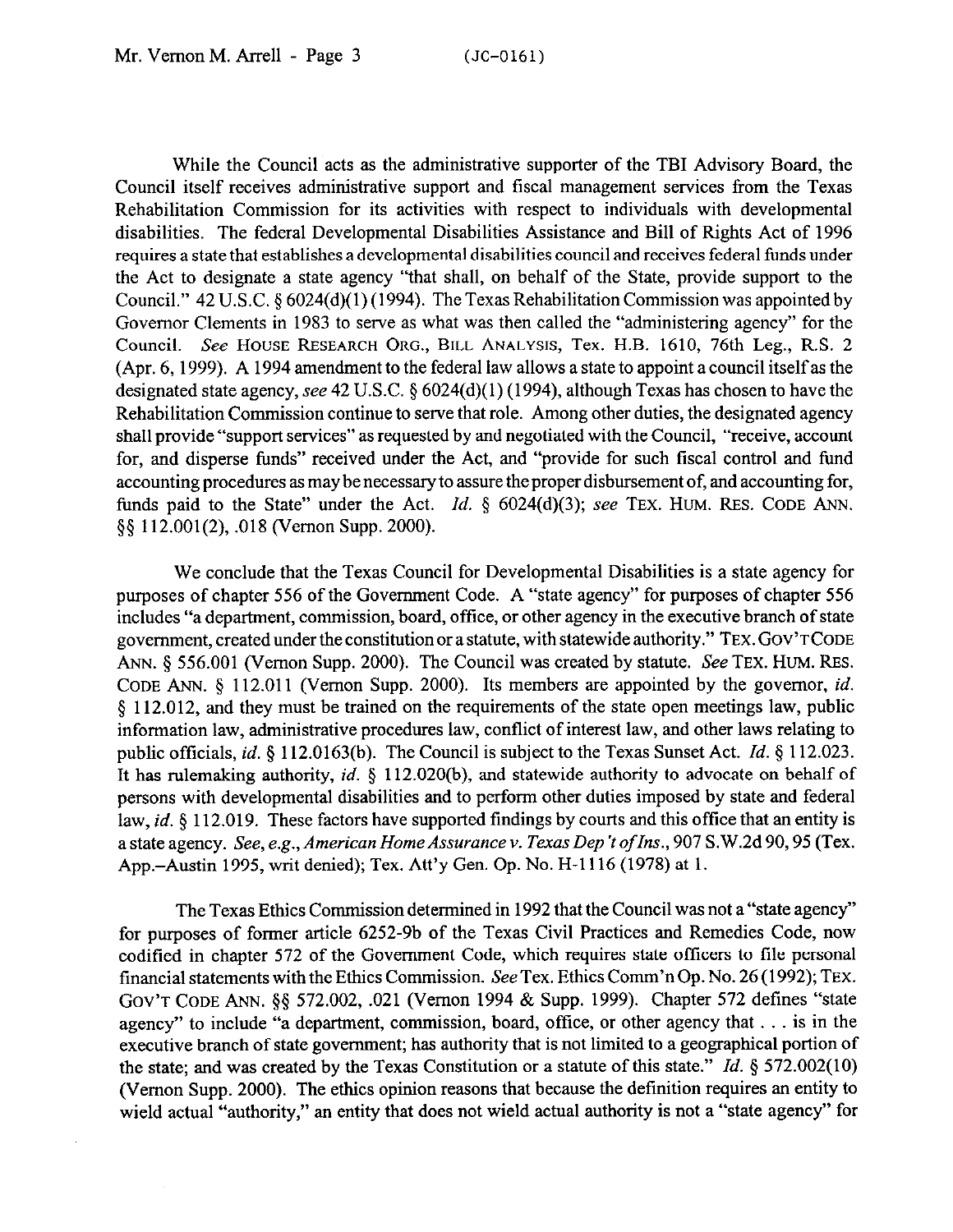purposes of the financial reporting requirement. Tex. Ethics Comm'n Op. No. 26 (1992). Chapter 556 ofthe Government Code, the current state agency lobbying prohibition, similarly defines a"state agency" as an entity that has statewide "authority." TEX. GOV'T CODE ANN. § 556.001 (Vernon Supp. 2000). The ethics opinion concludes that the Council is an advisory body and does not exercise actual "authority" because the Council "does not provide services, does not distribute funds, does not implement policy, and does not engage in adjudication." Tex. Ethics Comm'n Op. No. 26 (1992).

The authority of the Council has changed since the ethics opinion was issued in 1992. Recent amendments to state laws governing the Council have increased its authority and its independence, apart from administrative support and fiscal management, from the Texas Rehabilitation Commission, bringing the Council's duties in line with previous changes made to federal law. See Sunset Advisory Comm'n Report, at 126 (Sept. 1998); HOUSE RESEARCH ORG., BILL ANALYSIS, Tex. H.B. 1610, 76th Leg., R.S. 3 (Apr. 6, 1999). The role of the Rehabilitation Commission was changed from one of "administering" the Council to one of providing "support" to the Council. TEX. HUM. RES. CODE ANN.  $\S\S$  112.001(2), .018(a) (Vernon Supp. 2000). While the Commission receives and disburses Council funds, *id.* 5 112.018(b), the Commission no longer makes the final decision regarding the award of grants, *id. 5* 112.018(c). The Council may now adopt rules as necessary to implement its duties, approve and execute an annual budget for Council activities, and contract with or provide grants to agencies, organizations, and individuals as necessary to implement Council activities. *Id.* § 112.020(b). In our view, these powers and duties confer "authority" upon the Council and make it a "state agency" for purposes of chapter 556 of the Government Code. Accordingly, the Council may not engage in lobbying if it uses "appropriated money."

Chapter 556 defines appropriated money as "money appropriated by the legislature through the General Appropriations Act or other law." TEX. GOV'T CODE ANN. § 556.001 (Vernon Supp. 2000). The General Appropriations Act prohibits the use for lobbying of appropriated monies "regardless of source or character." General Appropriations Act, *supra*, art. IX, § 9-4.05, at 6269. On their face, these definitions encompass both funds that originated in the state and fimds received from the federal government for appropriation to state agencies. Federal funds received by the state must be deposited in the state treasury, and may be withdrawn only by appropriation. See TEX. GOV'T CODE ANN. 5 404.094 (Vernon 1998); TEX. CONST. art. VIII, 9 6; Tex. Att'y Gen. Op. Nos. DM-288 (1994) at 2; JM-772 (1987) at 6-7. The General Appropriations Act appropriates federal funds received from state agencies to such agencies for the purposes for which the funds were granted. See General Appropriations Act, *supra*, art. IX, § 9-8.02, at 6305. Thus, chapter 556 prohibits both federal funds and state funds appropriated by the legislature from being used for lobbying activities. Cf. Tex. Att'y Gen. Op. No. MW-191 (1980) 1 (stating that federal funds appropriated to Texas Prosecutors Coordinating Council through the general appropriations act were subject to riders limiting the use of appropriated funds).

Although the Council receives no direct appropriations of state funds, see Sunset Advisory Comm'n Report, at 126 (Sept. 1998), it uses federal funds, uses the resources of a state-funded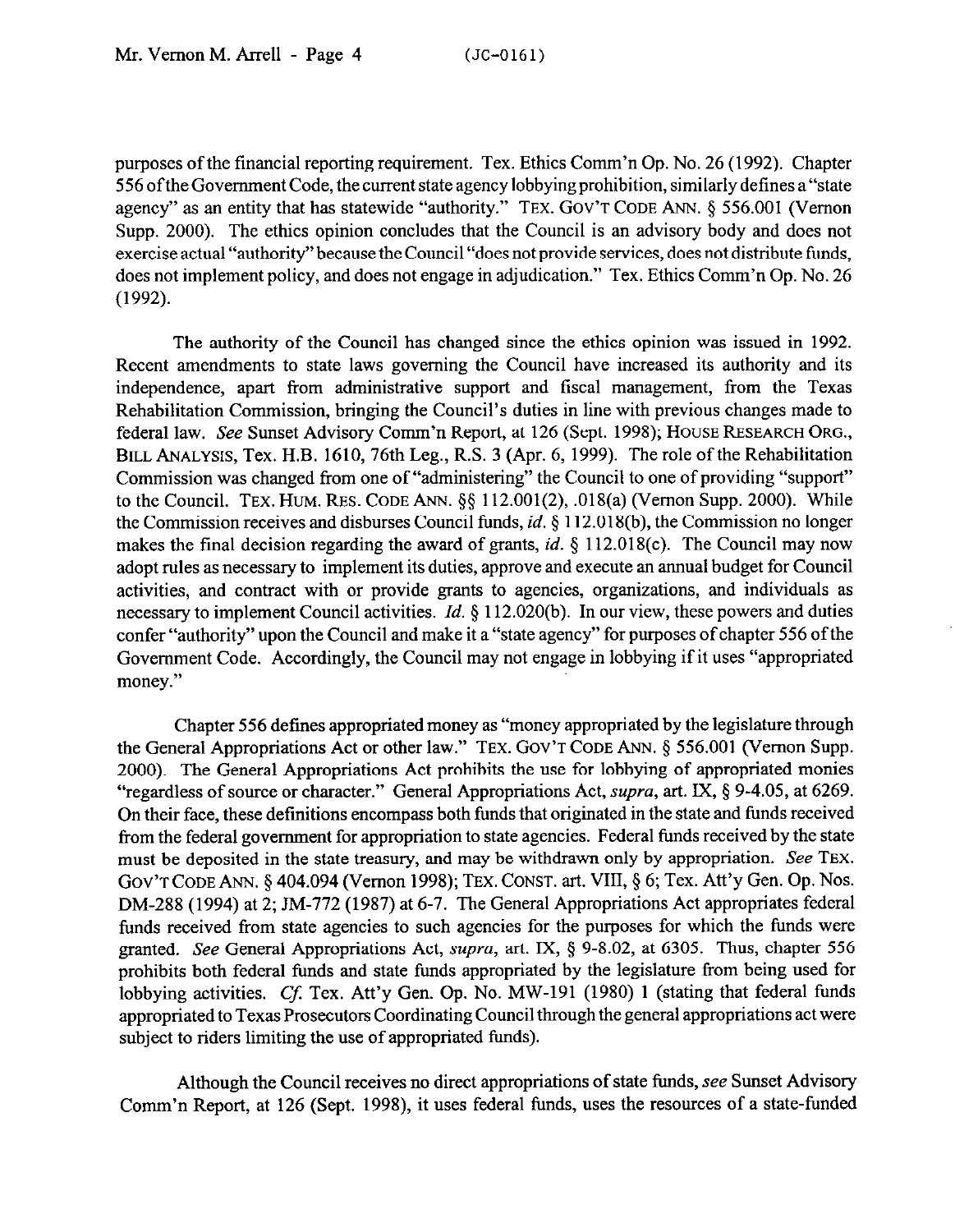agency, and coordinates state funds used by another state entity. Federal funds received by the state for the Council's use are deposited in the state treasury and appropriated to the Texas Rehabilitation Commission, which provides administrative support and fiscal management services to the Council. See General Appropriations Act, *supra*, art. II, at 5652; TEX. HUM. RES. CODE ANN. §§ 112.001(2), ,018 (Vernon Supp. 2000). Federal law requires that there be state financial participation in Council activities. See 42 U.S.C.  $\S 6022(5)(B)$  (1994). Additionally, the current appropriations act allocates \$20,000 in state funds to the TBI Advisory Board, whose efforts, as we have said, are coordinated by the Council. See General Appropriations Act, *supra,* art. II, at 5653. Thus, we conclude that the Council uses both state and federal funds.

Although we have concluded that federal funds that pass through the state's general appropriations act for use of the Council are "appropriated money" for purposes of chapter 556 of the Government Code, we must nevertheless determine whether federal funds granted to the state pursuant to the federal Developmental Disabilities Assistance and Bill of Rights Act fall within the reach of state lobbying prohibitions. As a general rule, if federal law requires that federal funds granted to a state be used for a particular purpose, that requirement attaches to the funds in the state treasury, and the legislature is bound by any such requirement in appropriating the funds. See Tex. Att'y Gen. Op. No. DM-145 (1992) at 3. "There is of course no question that the Federal Government, unless barred by some controlling constitutional prohibition, may impose the terms and conditions upon which its money allotments to the States shall be disbursed, and that any state law or regulation inconsistent with such federal terms and conditions is to that extent invalid." *King v. Smith,* 392 U.S. 309, 333 (1968). States are free to refuse grants of federal funds, but if the funds are accepted, the state must comply with the conditions attached to their receipt. See *Gieseking v. Schafer,* 672 F. Supp. 1249, 1255 (W.D. MO. 1987) ("As with other federal-state cooperative programs, the [Developmental Disabilities] Act is voluntary, and states are given the choice of complying with the conditions set forth in the Act or foregoing the benefits of federal funding."); Tex. Att'y Gen. Op. No. MW-395 (1981) at 4.

But federal funds granted to a state are not necessarily free from the application of all state laws. Attorney General opinions have upheld the application of state laws to the use of federal funds on the grounds that the funds become state funds when they are deposited in the state treasury and appropriated by the legislature. See, e.g., Tex. Att'y Gen. Op. Nos. JM-118 (1983) at 2 (concluding that teachers who worked under federally funded program were subject to constitutional prohibition on dual compensation); MW-191 (1980) at 1 (concluding that federal funds appropriated to Texas Prosecutors Coordinating Council through general appropriations act were subject to rider restricting use of outside legal counsel). Another opinion upheld the application of state laws to federal funds where federal law required that the funds be spent in accordance with state law. See Tex. Att'y Gen. Op. No. DM-33 1(1995) at 2 (concluding that federal block grant funds distributed to city are subject to state competitive bidding laws).

The United States Supreme Court has said that when Congress acts pursuant to its spending power, its legislation is like a contract. In return for federal funds, the states agree to comply with federally imposed conditions. See Davis v. Monroe County Bd. of Educ., \_\_\_ U.S. \_\_\_, 119 S. Ct.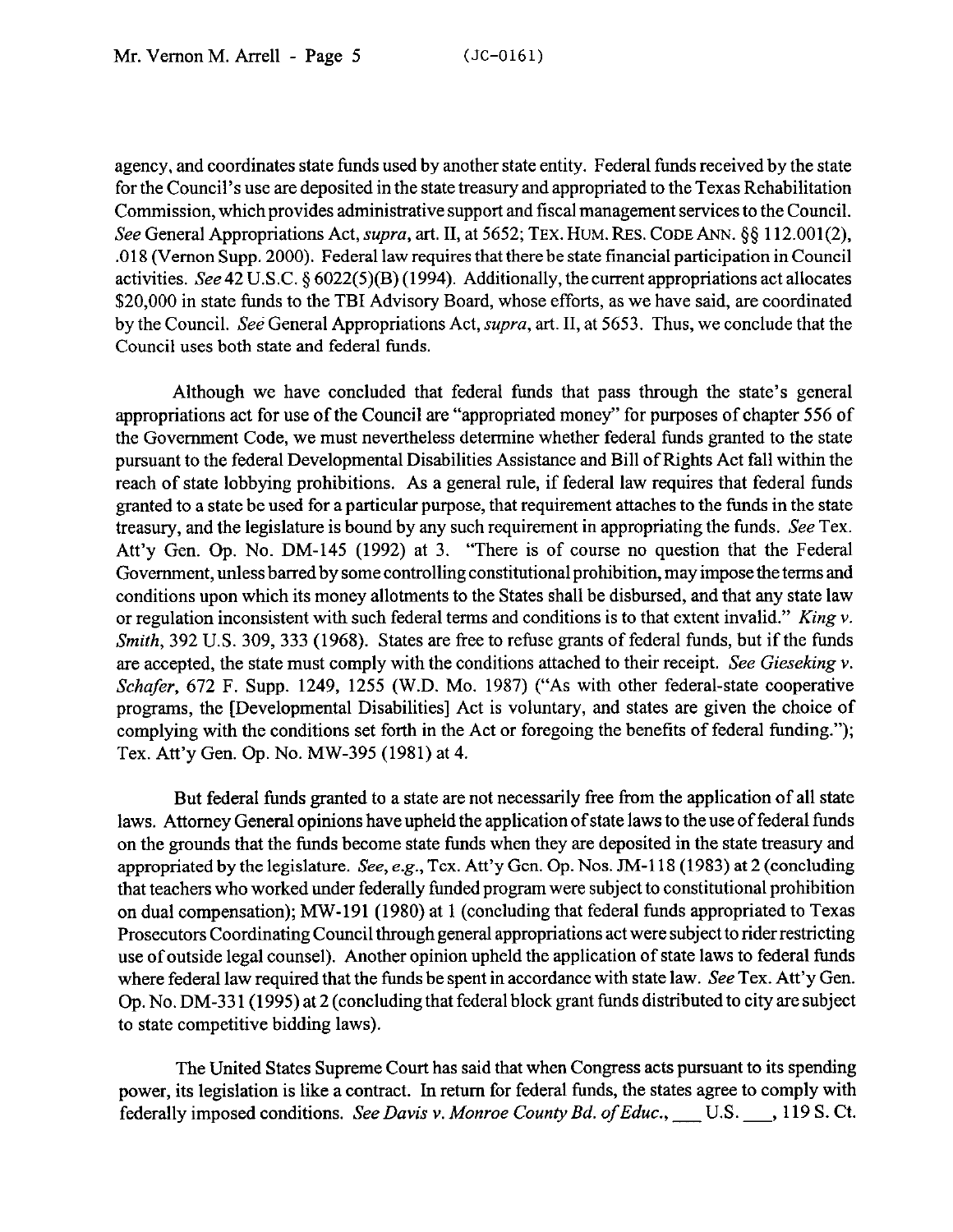1661,167O (1999). In interpreting language in spending legislation, the Court requires Congress to "speak with a clear voice," since there can be no knowing acceptance of the terms of a putative contract if a state is unaware of the conditions imposed by federal law or is unable to ascertain what is expected of it. *Pennhurst State Sch. & Hosp. Y. Hulderman,* 451 U.S. 1, 17 (1981). Thus, the Court has said that if Congress intends to impose a condition on the grant of federal funds, thereby tying the hands of the state legislature to some extent, it must do so unambiguously. *Id.* 

While we have found no Texas court opinion that has directly addressed the issue of the state's authority to restrict the use of federal funds, Attorney General Opinion JM-772 applies a test similar to the one used by the United States Supreme Court. Attorney General Opinion JM-772 concludes that the test for determining whether federal law controls a state's use of funds is "whether there is a clear manifestation of congressional intent to alter states' traditional decision-making processes." Tex. Att'y Gen. Op. No. JM-772 (1987) at 12. Applying this test, the opinion concluded that the principles of law governing the allocation and appropriation of state funds were applicable to federal funds received by the state in a certain settlement of litigation. *Id.* at 13.

We do not find that the federal law pursuant to which the Council receives federal funds clearly manifests an intent that the funds be free of state lobbying restrictions or, for that matter, that the funds be used for lobbying at all. Under the Developmental Disabilities Assistance and Bill of Rights Act of 1996, state councils are directed to "serve as an advocate for individuals with developmental disabilities," 42 U.S.C.  $\S$  6024(c)(1), and assist disabled individuals through "systemic change, capacity building, and advocacy activities." *Id.* § 6021. The federal statute lists a number of activities in which a council may engage in furtherance of its mission. See id. § 6024(c)(4)(A)-(K). These activities include outreach, training, public education, and "provid[ing] information to Federal, State, and local policymakers, including the Congress, the Federal executive branch, the Governor, State legislature, and State agencies." *Id. \$6024(c)(4)(B), (C), (H), (I).* 

It is true that "advocacy" activities and "providing information" to the legislature might be construed as encompassing attempts to influence the passage or defeat of legislation. But in our view both of these things, as well as the other activities recommended by the federal statute, could be accomplished without engaging in activities that rise to the level of lobbying. Federal law does not clearly require a state to use federal funds to engage in lobbying, nor does it clearly restrict a state's authority to prohibit the use of federal funds for lobbying. Furthermore, chapter 556 of the Government Code "does not prohibit a state officer or employee from using state resources to provide public information or to provide information responsive to a request." TEX. GOV'T CODE ANN. 5 556.006 (Vernon Supp. 2000). Thus, the Council could provide information to the legislature, in furtherance of its duties under federal law, without violating the state lobbying prohibition.

Accordingly, we conclude that federal funds received by the state and appropriated for the use of the Texas Council for Developmental Disabilities pursuant to the federal Developmental Disabilities Assistance and Bill of Rights Act are subject to the lobbying restrictions of the state